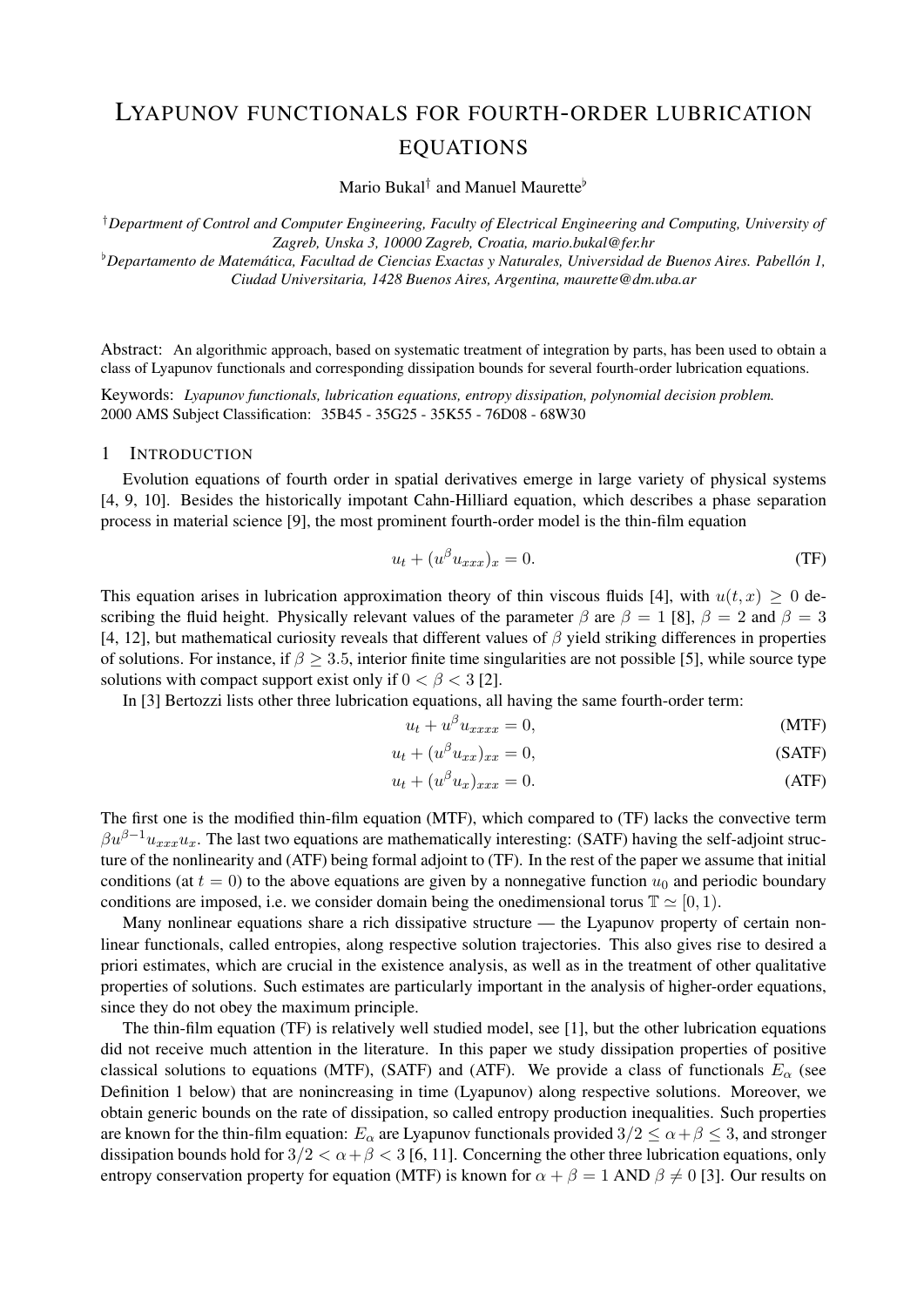dissipation structure of these lubrication equations, presented in Theorem 1 and 2 below, are to the best of our knowledge new in the literature.

In order to accomplish the work, we use an algorithmic approach presented by Jüngel and Matthes [11], where integration by parts formulae — the key tool in deriving integral bounds — are treated in a systematic way. That is the topic of the next section.

### 2 DISSIPATION PROPERTIES OF LUBRICATION EQUATIONS

Let us start with our basic definitions.

Definition 1 *Let* u *be a nonnegative solution to any of the above lubrication equations, then*

$$
E_{\alpha}[u(t)] = \frac{1}{\alpha(\alpha - 1)} \int_{\mathbb{T}} u^{\alpha} dx \quad \text{for all } t \ge 0, \quad \alpha \ne 0, 1,
$$
 (1)

*defines an* α*-functional called* entropy *or* Lyapunov functional *if there exists a constant* c ≥ 0 *and a well-defined nonnegative functional*  $P_{\alpha}$  *such that the following* entropy production inequality *holds* 

$$
\frac{\mathrm{d}}{\mathrm{d}t}E_{\alpha}[u(t)] + cP_{\alpha}[u(t)] \le 0 \quad \text{for all } t \ge 0.
$$
 (2)

**Note 1** For  $\alpha = 0$  and 1, the limit cases, the  $\alpha$ -functionals are defined by  $E_0[u] = \int_{\mathbb{T}} (u - \log u) dx$  and  $E_1[u] = \int_{\mathbb{T}} (u(\log u - 1) + 1) dx$ , which is (up to the sign) the Boltzmann entropy. Functional  $P_\alpha$  is called *entropy production and it is typically defined in terms of* u *and its spatial derivatives, see* (7) *below.*

#### 2.1 THE MODIFIED THIN-FILM EQUATION

Let  $u:(0,\infty)\times \mathbb{T} \to \mathbb{R}^+$  be a smooth and strictly positive solution to (MTF). We calculate

$$
-\frac{\mathrm{d}}{\mathrm{d}t}E_{\alpha}[u] = -\frac{1}{\alpha - 1} \int_{\mathbb{T}} u^{\alpha - 1} u_t \mathrm{d}x = \frac{1}{\alpha - 1} \int_{\mathbb{T}} u^{\alpha + \beta} \left(\frac{u_{xxxx}}{u}\right) \mathrm{d}x. \tag{3}
$$

In order to prove the nonnegativity of the last integral, we use *all possible* integration by parts formulae. It has been proved in [11], that — based on periodic boundary conditions and particular structure of the integrand — all integration by parts formulae share the following algebraic representation

$$
I = \int_{\mathbb{T}} \left( u^{\alpha+\beta} R\left(\frac{u_x}{u}, \frac{u_{xx}}{u}, \frac{u_{xxx}}{u}\right) \right)_x dx = \int_{\mathbb{T}} u^{\alpha+\beta} T\left(\frac{u_x}{u}, \frac{u_{xx}}{u}, \frac{u_{xxx}}{u}, \frac{u_{xxx}}{u}\right) = 0 \tag{4}
$$

with  $R(\xi_1, \xi_2, \xi_3)$  and  $T(\xi_1, \xi_2, \xi_3, \xi_4)$  being polynomials in real variables, which are linear combinations of monomials  $\xi_1^{p_1}\xi_2^{p_2}\xi_3^{p_3}$  and  $\xi_1^{p_1}\xi_2^{p_2}\xi_3^{p_3}\xi_4^{p_4}$  that satisfy  $p_1 + 2p_2 + 3p_3 = 3$  and  $p_1 + 2p_2 + 3p_3 + 4p_4 = 4$ , respectively. Based on that observation, there are only three basic integration by parts rules, namely those corresponding to the nonnegative integer solutions of  $p_1 + 2p_2 + 3p_3 = 3$ . These are  $R_1(\xi_1, \xi_2, \xi_3) = \xi_1^3$ ,  $R_2(\xi_1, \xi_2, \xi_3) = \xi_1 \xi_2$  and  $R_3(\xi_1, \xi_2, \xi_3) = \xi_3$  with it's corresponding *shift polynomials*. Respectively:  $T_1(\xi) = (\alpha + \beta - 3)\xi_1^4 + 3\xi_1^2\xi_2, T_2(\xi) = (\alpha + \beta - 2)\xi_1^2\xi_2 + \xi_2^2 + \xi_1\xi_3$  and  $T_3(\xi) = (\alpha + \beta - 1)\xi_1\xi_3 + \xi_4$ . Since  $I_1 = I_2 = I_3 = 0$ , we can write for arbitrary real coefficients  $c_1$ ,  $c_2$  and  $c_3$ ,

$$
-\frac{d}{dt}E_{\alpha}[u] = \int_{\mathbb{T}} u^{\alpha+\beta} S_0\left(\frac{u_x}{u}, \dots, \frac{u_{xxxx}}{u}\right) dx + c_1 I_1 + c_2 I_2 + c_3 I_3
$$
  
= 
$$
\int_{\mathbb{T}} u^{\alpha+\beta} (S_0 + c_1 T_1 + c_2 T_2 + c_3 T_3) \left(\frac{u_x}{u}, \dots, \frac{u_{xxxx}}{u}\right) dx,
$$

where  $S_0(\xi) = \xi_4/(\alpha-1)$ . Clearly, performing integration by parts does not change the above integral value, but only the integrand function. Hence, if there exist a combination of coefficients  $c_1$ ,  $c_2$  and  $c_3$  which makes the integrand function nonnegative, i.e. the polynomial  $(S_0 + c_1T_1 + c_2T_2 + c_3T_3)(\xi)$  nonnegative for all  $\xi \in \mathbb{R}^4$ , then  $E_\alpha$  is an entropy. The integral problem of proving an entropy dissipation has been translated into a decision problem about real polynomials. The big advantage of the latter is that it is allways solvable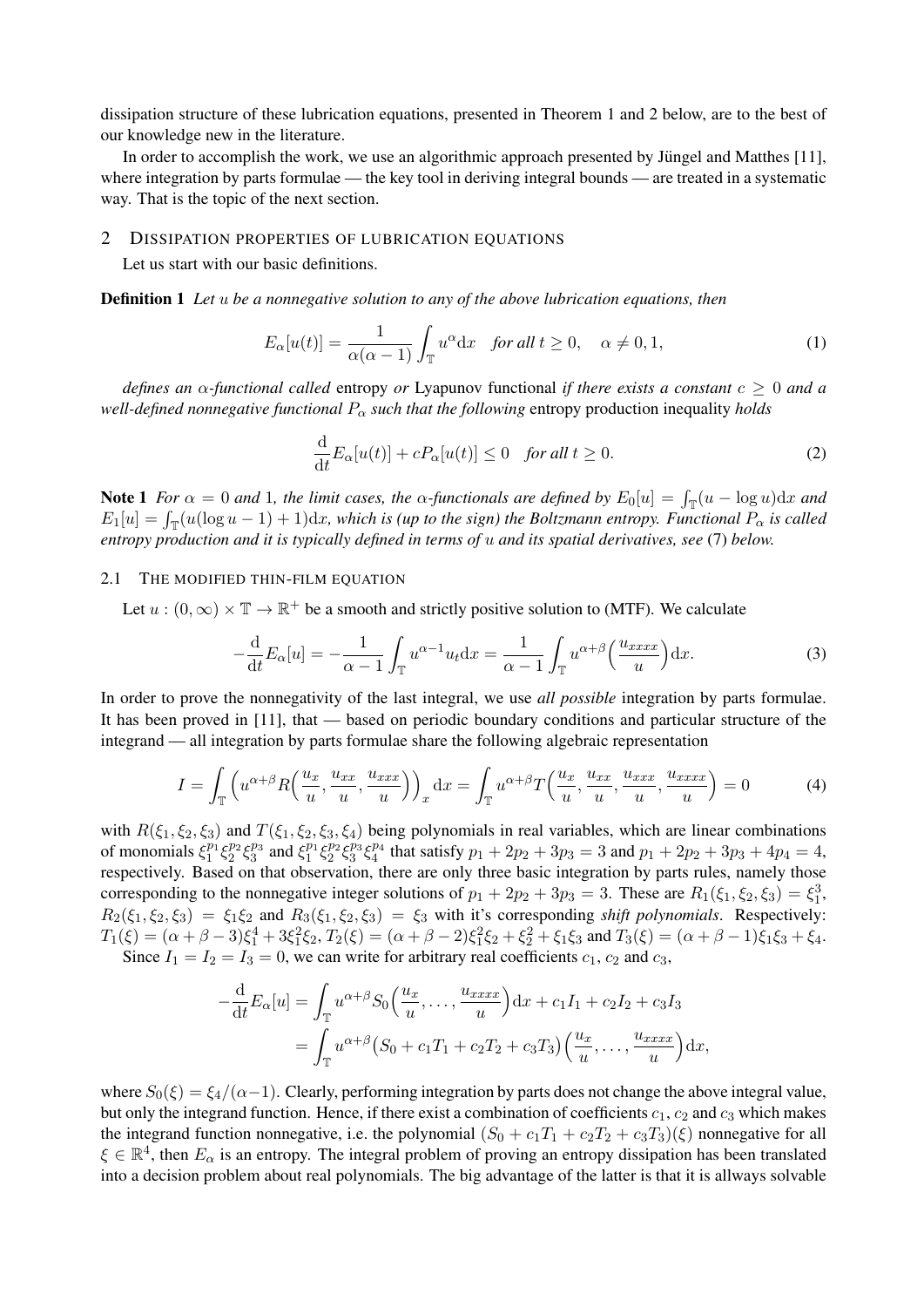in an algorithmic way [13]. This is a famous result by Tarski, and the procedure is in real algebraic geometry known as quantifier elimination. For example, let  $p(\xi_1, \xi_2) = a_1 \xi_1^4 + a_2 \xi_1^2 \xi_2 + a_3 \xi_2^2$  be a given polynomial. Then the quantified formula  $\forall \xi_1, \xi_2 \in \mathbb{R} : p(\xi_1, \xi_2) \geq 0$  is equivalent to the quantifier free statment: either  $a_3 > 0$  AND  $4a_1a_3 - a_2^2 \ge 0$  OR  $a_3 = a_2 = 0$  AND  $a_1 \ge 0$ . The proof is elementary [11].

Our decision problem for finding entropies of the modified thin-film equation reads

$$
(\exists c_1, c_2, c_3 \in \mathbb{R})(\forall \xi \in \mathbb{R}^4) : (S_0 + c_1 T_1 + c_2 T_2 + c_3 T_3)(\xi) \ge 0.
$$
\n
$$
(5)
$$

In order to solve (5), we first simplify the polynomial. Notice, from the above homogeneity property of polynomials, that the highest power with respect to variables  $\xi_3$  and  $\xi_4$  is one, so that negative values could be attained. Therefore, those variables can be apriori eliminated by an appropriate choice of coefficients. Taking  $c_3 = -1/(\alpha - 1)$  nulllifies variable  $\xi_4$  in the polynomial, and further choice of  $c_2 = (\alpha + \beta - \alpha)$  $1/(\alpha - 1)$  nullifies the indefinite term  $\xi_1 \xi_3$ . Thus, it remains to solve a simpler decision problem

$$
(\exists c_1)(\forall \xi_1, \xi_2 \in \mathbb{R}) : (\alpha + \beta - 3)c_1\xi_1^4 + \left(3c_1 + \frac{(\alpha + \beta - 2)(\alpha + \beta - 1)}{\alpha - 1}\right)\xi_1^2\xi_2 + \frac{\alpha + \beta - 1}{\alpha - 1}\xi_2^2 \ge 0. \tag{6}
$$

This problem can be solved directly using the above simple example and elementary algebra, or we can use the computer algebra system Mathematica and command Reduce therein, which implements the cylindrical algebraic decomposition (CAD) [7] to solve the quantifier elimination problem. Solving (6) results in an algebraic set of constraints on real parameters  $\alpha$  and  $\beta$ , which reads:  $3/2 \leq \alpha + \beta \leq 3$  AND  $\alpha > 1$  OR  $\alpha + \beta = 1$  AND  $\beta \neq 0$  (see Appendix). Hence, for given  $\beta$ , all  $\alpha$ -functionals with  $\alpha$  satisfing the above constraints, are entropies for the (MTF) equation.

The same procedure can be applied to obtain even stronger dissipation bounds,

$$
-\frac{\mathrm{d}}{\mathrm{d}t}E_{\alpha}[u] \ge c \int_{\mathbb{T}} \left( \left( u^{(\alpha+\beta)/4} \right)_x^4 + \left( u^{(\alpha+\beta)/2} \right)_x^2 \right) \mathrm{d}x, \tag{7}
$$

for some strictly positive constant  $c > 0$ . Observe that the right hand side in (7) also admits the polynomial representation  $c \int_{\mathbb{T}} u^{\alpha+\beta} Q(u_x/u, u_{xx}/u) dx$  with

$$
Q(\xi_1, \xi_2) = \left(\frac{\gamma^4}{256} + \frac{\gamma^2(\gamma - 2)^2}{16}\right)\xi_1^4 + \frac{\gamma^2(\gamma - 2)}{4}\xi_1^2\xi_2 + \frac{\gamma^2}{4}\xi_2^2,\tag{8}
$$

and  $\gamma = \alpha + \beta$ . Therefore, integral inequality (7) translates into the following decision problem

$$
(\exists c_1 \in \mathbb{R}, c > 0)(\forall \xi_1, \xi_2 \in \mathbb{R}) : S(\xi_1, \xi_2) - cQ(\xi_1, \xi_2) \ge 0,
$$
\n(9)

where  $S(\xi_1, \xi_2)$  is defined by the polynomial expression in (6). To solve the last decision problem, computer algebra system like Mathematica has to be invoked, and one finds that the  $\alpha$ -functionals are dissipated according to (7) if:  $3/2 < \alpha + \beta < 3$  AND  $\alpha > 1$ .

We summarize our results about the modified thin-film equation into the following theorem.

**Theorem 1** Let u be smooth, strictly positive, 1-periodic solution to equation (MTF). The functionals  $E_{\alpha}$ *are entropies provided that*  $3/2 \le \alpha + \beta \le 3$  AND  $\alpha > 1$  OR  $\alpha + \beta = 1$  AND  $\beta \ne 0$ *. Moreover, if*  $3/2 < \alpha + \beta < 3$  AND  $\alpha > 1$ , entropy production inequality (2) holds for some  $c > 0$  with  $P_\alpha$  defined by *the right hand side in* (7)*.*

#### 2.2 LUBRICATION EQUATIONS (SATF) AND (ATF)

Next we provide analogous results for other two lubrication equations: (SATF) and (ATF), that only differ with (MTF) in the polynomial  $S_0$ , which is characteristic for each equation. Calculating the time derivative of  $E_\alpha$  with respect to solutions of (SATF) and (ATF), and applying integration by parts, we obtain

$$
-\frac{\mathrm{d}}{\mathrm{d}t}E_{\alpha}[u] = \int_{\mathbb{T}} u^{\alpha+\beta} S_0\Big(\frac{u_x}{u}, \dots, \frac{u_{xxxx}}{u}\Big) \mathrm{d}x,
$$

where  $S_0(\xi) = -\xi_1 \xi_3 - \beta \xi_1^2 \xi_2$  and  $S_0(\xi) = -\xi_1 \xi_3 - 3\beta \xi_1^2 \xi_2 - \beta(\beta - 1)\xi_1^4$  for (SATF) and (ATF), respectively.

Solving decision problems like (5) and (9), we obtain the following results.